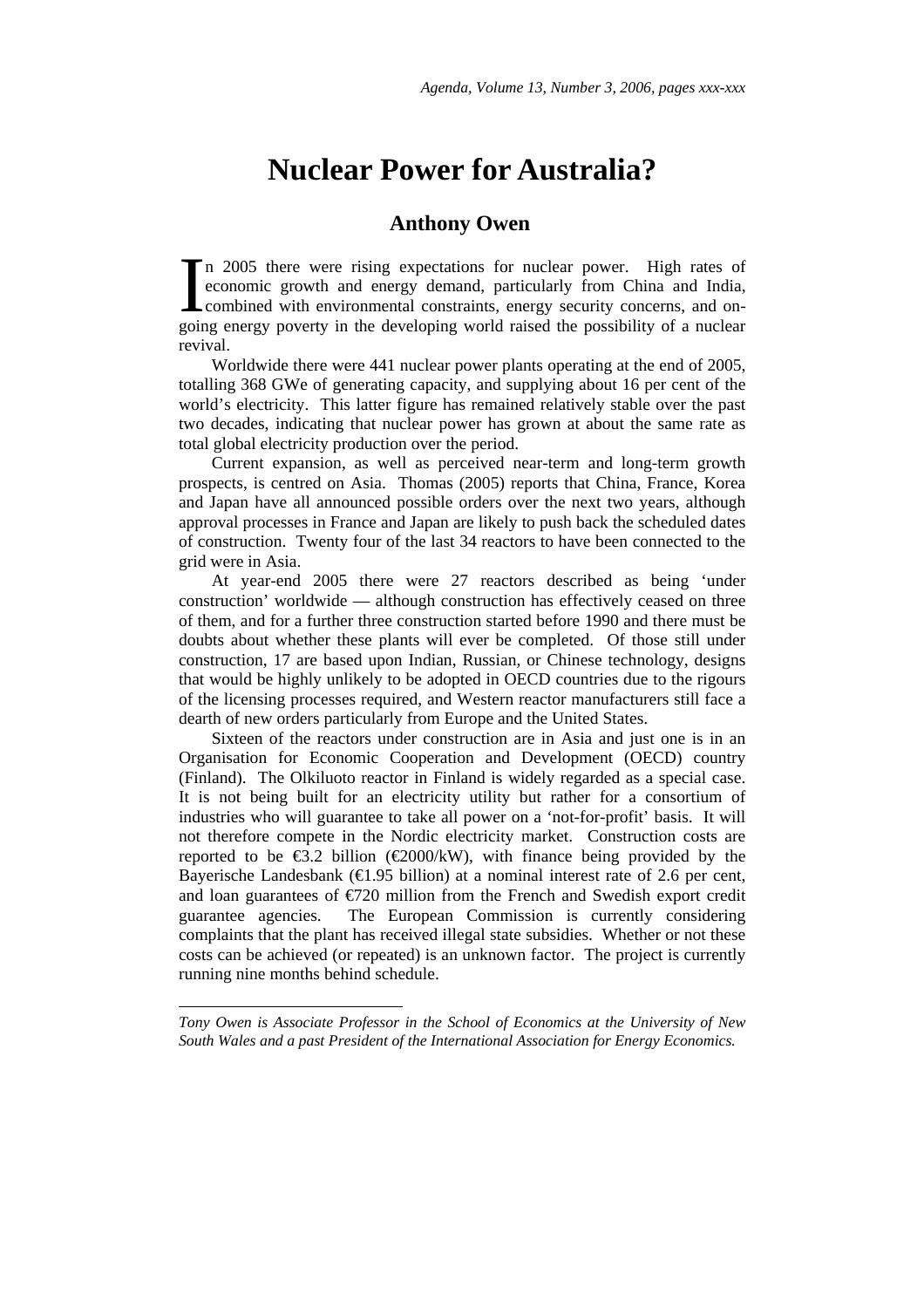In its 2006 Annual Energy Outlook, the US Energy Information Administration (EIA) projected increased US installed nuclear capacity from 99.6 GW in 2004 to 108.8 GW in 2030. The increase comprised 6.0 GW of capacity at new plants stimulated by the 2005 Energy Act (EPACT2005) tax incentives and 3.2 GW of capacity expansion at existing plants. EPACT2005 provides an 8-year production tax credit of \$18 per MWh for up to 6GW of capacity built before 2021, limited to \$125 million per 1000-MW per year. If the capacity is reached before 2020, the credit program ends, and no additional units are expected. The increase in capacity at existing units assumes that all additions approved, pending, or expected by the Nuclear Regulatory Commission will be carried out. Other incentives offered to the nuclear industry in EPACT2005 were loan guarantees for up to 80 per cent of project cost (valid for all Greenhouse Gas (GHG)-free technologies), insurance protection against delays during construction and until commercial operation caused by factors beyond the private sector's control, limitation of liability resulting from an accident, all decommissioning trust funds to qualify for tax deductibility, and the authorisation of a \$2.95 billion R&D portfolio. Several companies have started the licensing process for new plants, but firm orders have yet to be made and even under a 'best case' scenario the first new plant would not come online until around 2015 at an existing site.

Even with this expansion of nuclear capacity, if it actually occurs, nuclear power's current 20 percent share of total US generation is expected to decline to 15 percent by 2030. The EIA expects fifty percent of all new generating capacity additions to 2030 to be coal in the absence of any carbon price being imposed on combustion of that fuel.

In summary, this is not a portrait of an industry in revival. Although the political will to expand nuclear capacity appears to be present in many OECD countries, as will be discussed below electric utilities do not appear to be in comfortable support.

### **Nuclear Power in Australia**

Currently, Australia has no commercially operating or planned nuclear power reactors and, as a nation well endowed with low-cost reserves of coal, this position would have been unlikely to change in the foreseeable future were it not for the threat of an impending global environmental crisis arising from the combustion of fossil fuels and a government commitment to a solution based upon a 'technology fix' through its international Climate Action Partnerships.

However, this has not always been the case. Following the report of a feasibility study, in October 1969 the then Prime Minister (Gorton) announced that the Commonwealth government would construct a 500 MWe nuclear power station on Commonwealth land at Jervis Bay on the south coast of New South Wales. Tenders were obtained, and site preparation and environmental studies were undertaken by the Australian Atomic Energy Commission (AAEC). This was viewed as just the beginning of a substantial commitment by Australia to nuclear power. At the Australian and New Zealand Association for the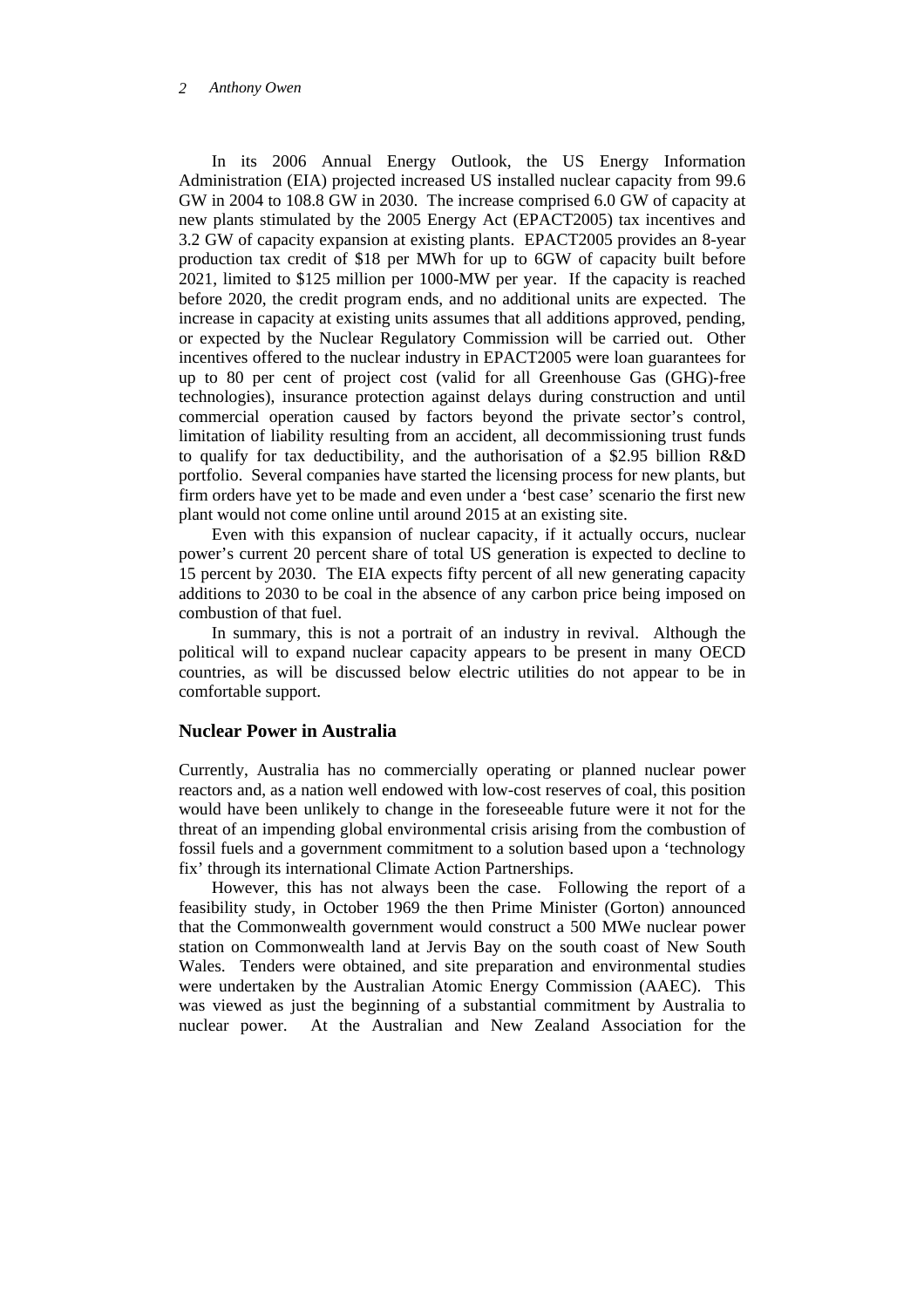Advancement of Science conference in May 1971, the Chairman of the AAEC, Sir Phillip Baxter, was quoted as stating that Australia's nuclear power capacity would reach 22.5 GWe by 1995, and 36 GWe by the year 2000, or 27.2 and 32.8 per cent respectively of projected total installed electricity capacity from all sources. (Both of these projections were way off beam. Installed electricity capacity from all sources was actually 37.7 GWe in 1995 and 46.6 GWe in the year 2000, whereas Baxter's projections implied capacity of 82.7 GWe and 110GWe respectively in those years.) Baxter's crystal ball was abruptly shattered just a few months later when the Jervis Bay project was deemed to be uneconomic and all construction plans deferred. Subsequently the project was abandoned and the prepared site now serves as a car park.

### **The Challenge of Climate Change**

The ultimate objective of the 1992 United Nations Framework Convention on Climate Change (UNFCCC) was to stabilise greenhouse gas concentrations in the atmosphere at a level that would prevent dangerous human interference with the climate system. However, it soon became evident that in order to meet this objective it would be necessary to establish a legal instrument that would provide a sound basis for long-term co-operative global action. Negotiations concluded in Kyoto in December 1997 with the release of the Kyoto Protocol. The Kyoto Protocol established a legally binding obligation on Annex I Parties (which comprise all OECD nations, with the exceptions of Turkey, Mexico and Korea, and the 'transition' market economies of Eastern Europe; a total of 38 countries) to reduce emissions of GHGs by an average of 5.2 per cent below 1990 levels by the years 2008-2012. The Protocol became legally binding when the required 55 countries (including developing countries) accounting for at least 55 per cent of total 1990 carbon dioxide emissions had ratified it. This occurred on 16 February 2005, when the Russian Federation ratified. Australia and the USA are the only Annex I countries yet to ratify the Protocol.

The severe challenge posed by the requirement to reduce emissions of GHGs, especially in the electricity generation sector, has led to renewed worldwide interest in nuclear power for base-load electricity production, stimulated by its relatively low life-cycle GHG emissions footprint compared with fossil fuel technologies. A longer-term possibility is the production of 'carbon free' hydrogen for use with fuel cells in the transport sector, thus relieving the sector of its current heavy reliance on hydrocarbons. However, the question of whether nuclear power is a financially viable option remains an issue distorted by the raft of assumptions required to assess its generation costs. The objective of this paper is to attempt to identify key parameters for determining the financial viability of nuclear power in Australia. This paper focuses on direct economic aspects of nuclear power, and largely ignores issues relating to public acceptability and nuclear waste disposal and plant decommissioning. To the extent that such issues cause delays in construction of nuclear plant or restriction of operations, clearly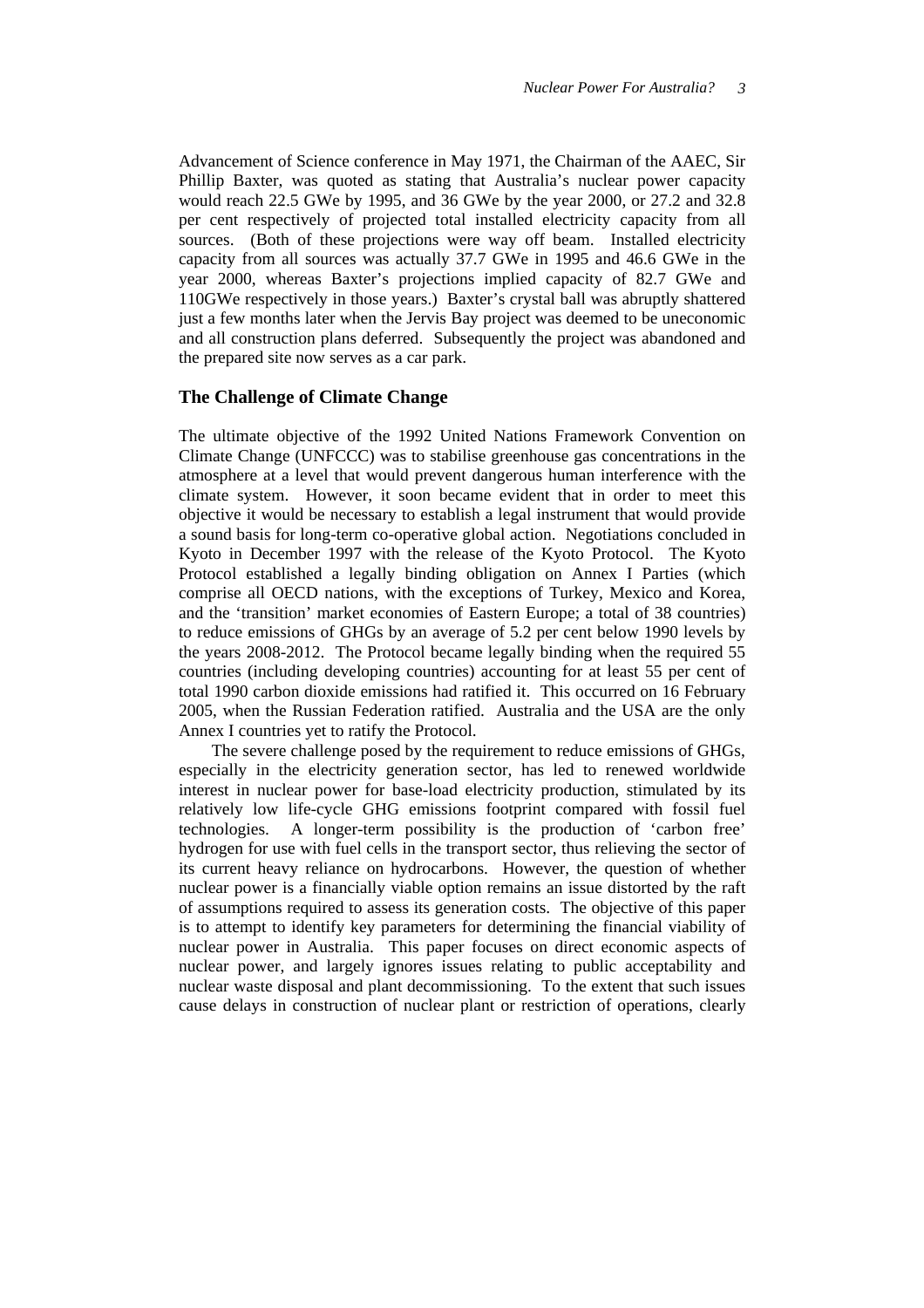they will also have a direct economic impact on the viability of nuclear technology.

## **The Nuclear Fuel Cycle**

A nuclear power plant is simply a very large and expensive device for generating electricity using the heat generated by nuclear fission, a physical reaction. This differs from fossil fuel power plants which generate heat by combustion, a chemical reaction. Thereafter, the remaining steps in the process of electricity generation are very similar. The heat is used to produce steam, which drives turbines that turn electric generators.

The manufacture of fuel for nuclear power plants and its processing and management subsequent to reactor discharge are referred to as the 'front end' and 'back end' of the nuclear fuel cycle. In between lies the irradiation – the period when the fuel is contained within the core of the reactor.

The total fuel cycle comprises a number of activities, the possible combinations of which provide the various fuel cycle options. These activities are:

- uranium mining and milling
- uranium refining and conversion to hexafluoride
- uranium enrichment
- fuel fabrication
- reactor operation
- spent fuel storage
- spent fuel reprocessing
- radioactive waste management
- decommissioning of nuclear facilities

In addition, the fuel cycle also incorporates the transportation of various materials within the above activities.

The vast majority of nuclear power reactors in operation today operate on what is known as a 'once-through fuel cycle'. Strictly speaking this is not a cycle since the unused part of the spent fuel is not recycled. The spent fuel is not reprocessed but is kept in temporary storage until it can be sent for permanent disposal by, for example, conditioning it and placing it underground in a deep geological repository.

## **Life Cycle Analysis of the Nuclear Fuel Cycle**

When comparing the environmental footprints of alternative energy technologies, it is important that the power generation or combustion stage of the technology not be isolated from other stages of the 'cycle'. For example, a nuclear power reactor does not emit GHGs in its operation. However production of its 'fuel' (that involves the first four dot points above) may involve significant quantities of GHG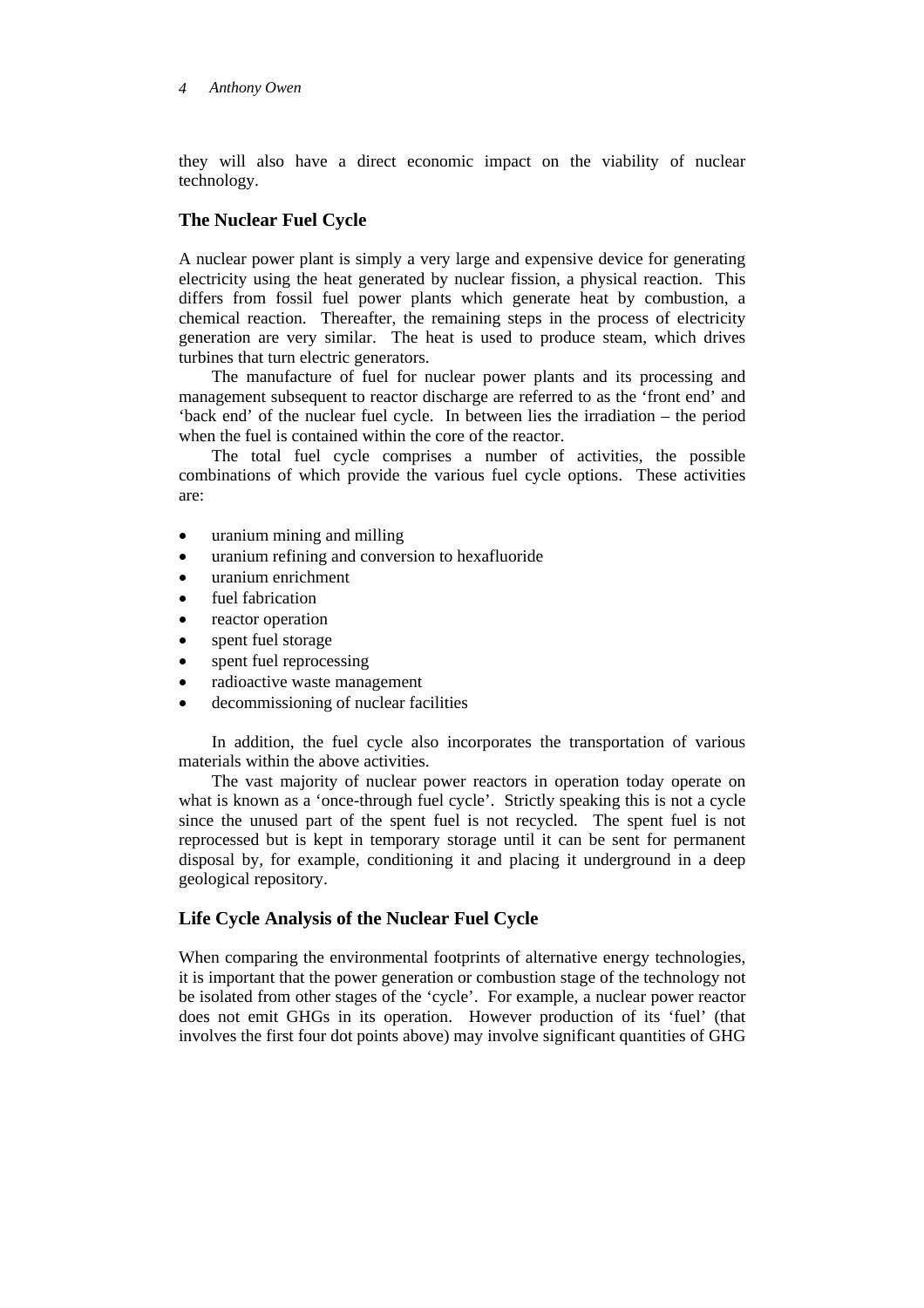emissions. To avoid such distortions, the concept of life cycle analysis (LCA) has been developed.

LCA is based upon a comprehensive accounting of all energy and material flows, from 'cradle to grave', associated with a system or process. The approach has typically been used to compare the environmental impacts associated with different products that perform similar functions, such as plastic and glass bottles. In the context of an energy product, process, or service, a LCA would analyse the site-specific environmental impact of fuel extraction, transportation and preparation of fuels and other inputs, plant construction, plant operation, waste disposal, and plant decommissioning. Thus it encompasses all segments including upstream and downstream processes and consequently permits an overall comparison (in a cost benefit analysis framework) of short- and long-term environmental implications of alternative energy technologies. Central to this assessment is the valuation of environmental externalities of current and prospective fuel and energy technology cycles. It should be noted, however, that only material and energy flows are assessed in an LCA, thus ignoring some crucial elements such as supply security and technology reliability and flexibility.

### *The Methodology*

Life-cycle analysis involves the following methodological steps:

- Definition of the product cycle's geographical, temporal, and technical boundaries;
- Identification of the environmental emissions and their resulting physical impacts on receptor areas; and
- Quantifying these physical impacts in terms of monetary values.

These steps describe a 'bottom up', as distinct from a 'top down', methodology for life cycle analysis. Top-down studies use highly aggregated data to estimate the environmental costs of pollution. They are typically undertaken at the national or regional level using estimates of total quantities of emissions and estimates of resulting total damage. The proportion of such damage attributable to certain activities (e.g. the transport sector) is then determined, and a resulting monetary cost derived. The exercise is generic in character, and does not take into account impacts that are site specific. However, its data requirements are relatively minor compared with the 'bottom up' approach. The latter involves analysis of the impact of emissions from a single source along an impact pathway. Thus all technology data are project specific. When this is combined with emission dispersion models, receptor point data, and dose-response functions, monetised values of the impacts of specific environmental externalities can be derived. Data requirements are relatively large compared with the 'top down' methodology, and therefore omissions may be significant.

Traditionally, LCA has omitted the third of the above steps and the final analysis has therefore been expressed in terms of just the biophysical impacts that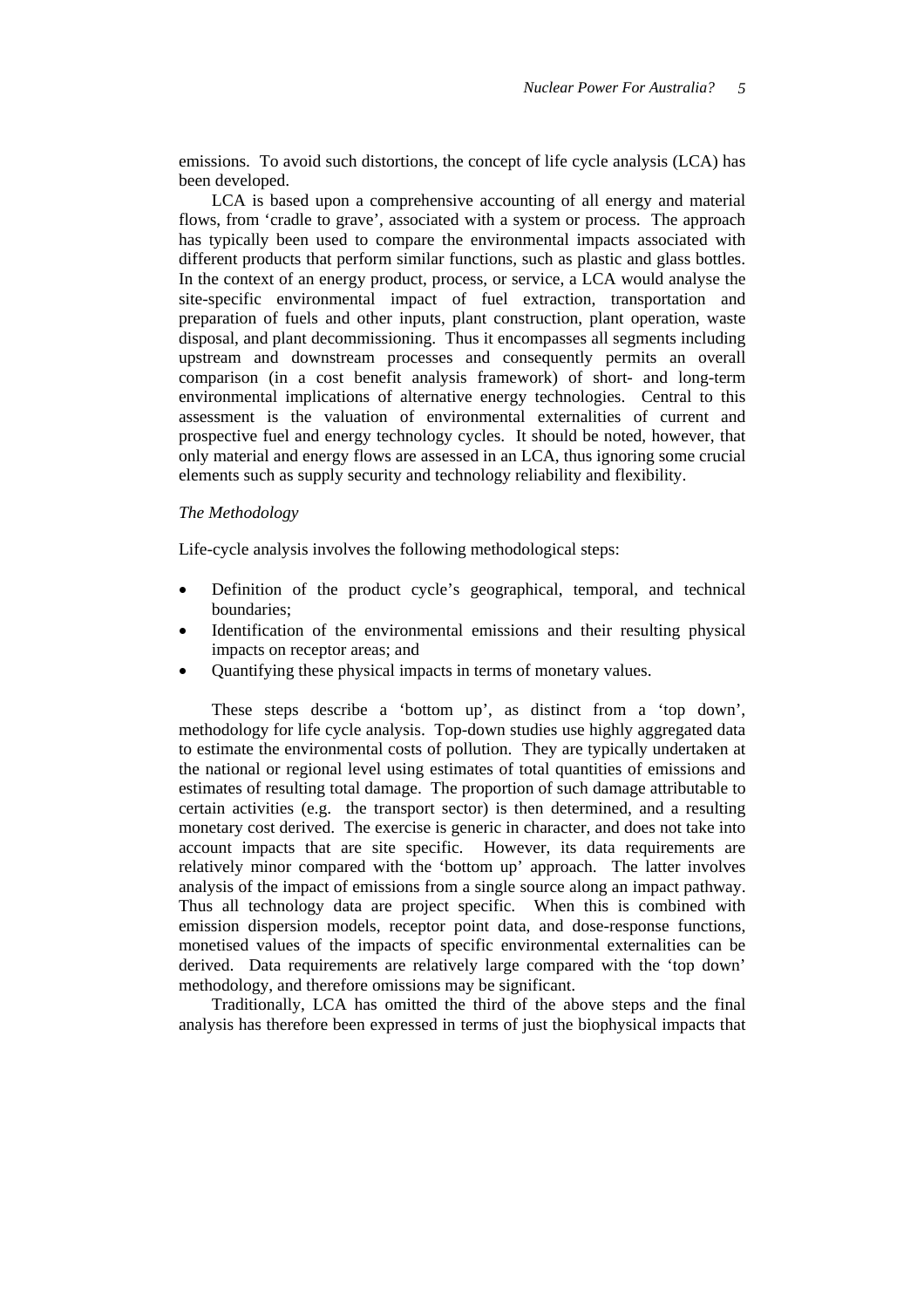can be quantified. The extension to include costing of these impacts is generally known as the 'impact pathway' methodology. Essentially, however, it can be considered as a specific application of LCA. This methodology formed the theoretical basis for the European Commission's ExternE study, which was the first comprehensive attempt to use a consistent 'bottom-up' methodology to evaluate the environmental damages associated with a range of different fuel cycles. The European Commission (EC) launched the project in collaboration with the US Department of Energy in 1991. The EC and US teams jointly developed the conceptual approach and the methodology and shared scientific information for its application to a range of fuel cycles. The main objectives were to apply the methodology to a wide range of different fossil, nuclear and renewable fuel cycles for power generation and energy conservation options. Although the US withdrew from the project, a series of National Implementation Programmes to realise the methodology for reference sites throughout Europe was completed. The methodology was subsequently extended to address the evaluation of externalities associated with the use of energy in the transport and domestic sectors.

|                     | <b>Table 1: Environmental Damage Costs from Electricity Production in</b> |
|---------------------|---------------------------------------------------------------------------|
| the European Union: |                                                                           |

|             | (range: €¢/kWh) |         |         |         |                |                |           |          |            |
|-------------|-----------------|---------|---------|---------|----------------|----------------|-----------|----------|------------|
|             | Coal $\&$       | Peat    | Oil     | Gas     | <b>Nuclear</b> | <b>Biomass</b> | Hydro     | Photo-   | Wind       |
| Country     | Lignite         |         |         |         |                |                |           | voltaics |            |
| Austria     |                 |         |         | $1-3$   |                | $2 - 3$        | 0.1       |          |            |
| Belgium     | $4 - 15$        |         |         | $1-2$   | 0.5            |                |           |          |            |
| Germany     | $3-6$           |         | $5 - 8$ | $1-2$   | 0.2            | 3              |           | 0.6      | 0.05       |
| Denmark     | $4 - 7$         |         |         | $2 - 3$ |                | 1              |           |          | 0.1        |
| Spain       | $5 - 8$         |         |         | $1-2$   |                | $3 - 5$        |           |          | 0.2        |
| Finland     | $2 - 4$         | $2 - 5$ |         |         |                | 1              |           |          |            |
| France      | 7-10            |         | 8-11    | $2 - 4$ | 0.3            |                | 1         |          |            |
| Greece      | $5 - 8$         |         | $3 - 5$ | 1       |                | $0 - 0.8$      | 1         |          | 0.25       |
| Ireland     | $6 - 8$         | $3-4$   |         |         |                |                |           |          |            |
| Italy       |                 |         | $3-6$   | $2 - 3$ |                |                | 0.3       |          |            |
| Netherlands | $3-4$           |         |         | $1-2$   | 0.7            | 0.5            |           |          |            |
| Norway      |                 |         |         | $1-2$   |                | 0.2            | 0.2       |          | $0 - 0.25$ |
| Portugal    | $4 - 7$         |         |         | $1-2$   |                | $1-2$          | 0.03      |          |            |
| Sweden      | $2 - 4$         |         |         |         |                | 0.3            | $0 - 0.7$ |          |            |
| United      | $4 - 7$         |         | $3 - 5$ | $1-2$   | 0.25           | 1              |           |          | 0.15       |
| Kingdom     |                 |         |         |         |                |                |           |          |            |

Source: European Commission (2003)

Table 1 summarises the results of the EC study for electricity production. The data are based upon specific plants in the countries concerned and combine damages from both local and global pollutants. In the case of the former, therefore, damages are highly dependent upon the population density of the receptor area, and do not reflect industry-wide costs Nevertheless they give an indicative range for each technology when taken over all countries. From this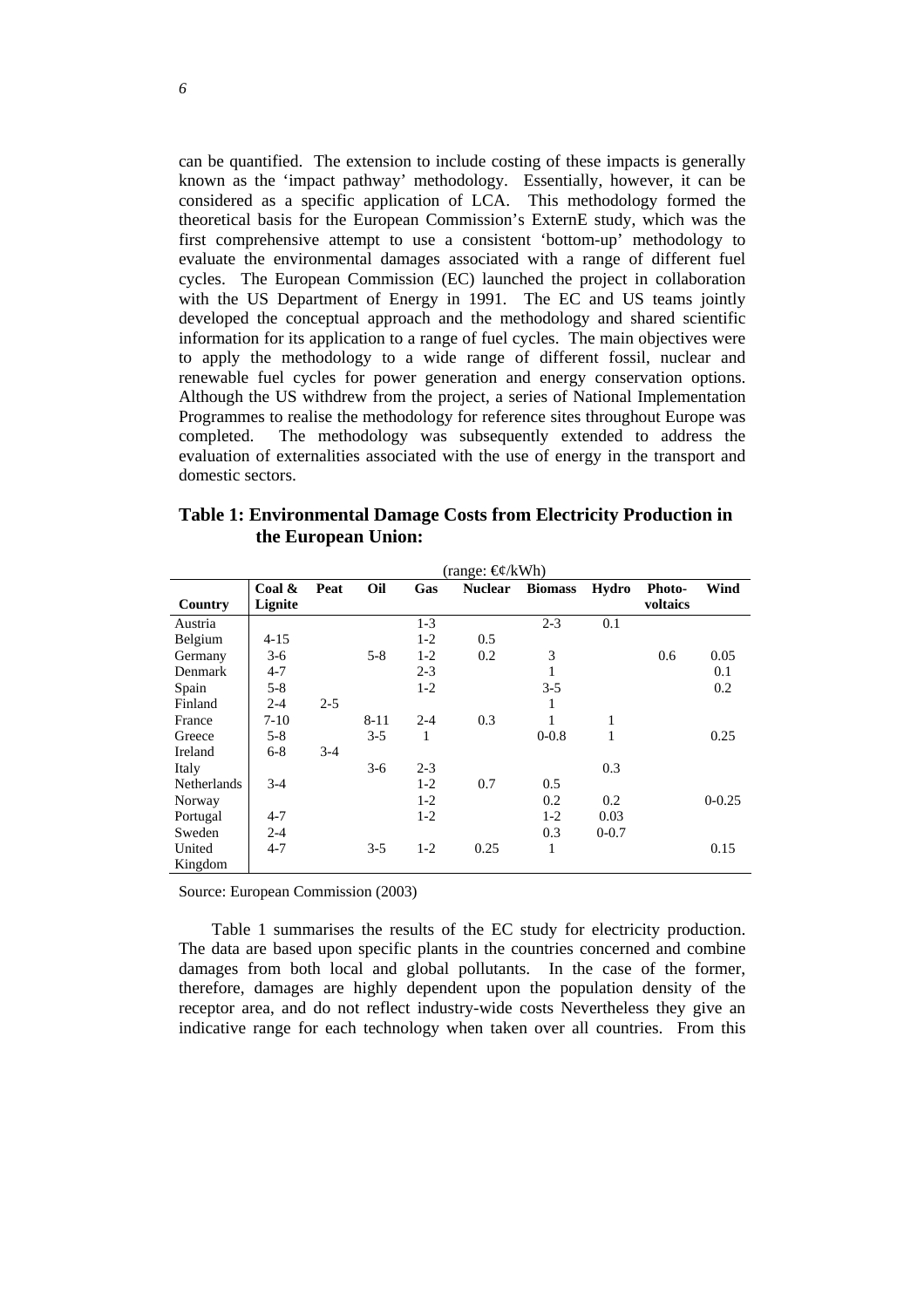table, nuclear power's appeal as a low-pollution electricity generation option is very evident.

Conversely, environmental damage arising from the combustion of coal in power plants clearly gives cause for concern and consequently the move to gas as an alternative, if more expensive, fuel would be easy to justify for a utility.

## **The Economics of Environmental Externalities**

Externalities are defined as benefits or costs generated as an unintended byproduct of an economic activity that do not accrue to the parties involved in the activity and where no compensation takes place. Environmental externalities are benefits or costs that manifest themselves through changes in the physicalbiological environment.

Pollution emitted by road vehicles and by fossil fuel fired power plants during power generation is known to result in harm to both people and the environment. In addition upstream and downstream externalities, associated with securing fuel and waste disposal respectively, are generally not included in power or fuel costs. To the extent that the ultimate consumers of these products do not pay these environmental costs, nor compensate others for harm done, they do not face the full cost of the services they purchase (that is, implicitly their energy use is being subsidised) and thus energy resources will not be allocated efficiently.

It's almost a century since Arthur Pigou published his *Wealth and Welfare*  (1912), which brought social welfare into the scope of economic analysis. In particular, Pigou is responsible for the distinction between private and social marginal products and costs and the idea that governments can, via a mixture of taxes and subsidies, correct such market failures - or 'internalize the externalities'. At the time these ideas were regarded as an academic curiosity, but a couple of generations later were reincarnated as the Polluter-Pays-Principle (PPP).

Historically, in Australia in common with all OECD countries, the external (largely environmental) damage resulting from the combustion of fossil fuels by power plants have not been 'internalised' in the price of electricity to the ultimate consumer. Thus, effectively, electricity consumption has been subsidised and as a consequence demand (and hence environmental degradation) has been higher than it would have been if pollution control costs had been imposed on the consumer. Recently, in response to their obligations under the Kyoto Protocol, European Union nations have introduced a carbon dioxide  $(CO<sub>2</sub>)$  emissions trading scheme that is designed to internalise the cost of controlling  $CO<sub>2</sub>$  emissions, but it is suffering from a number of practical problems which make the alternative, the politically impossible 'carbon tax', a more appealing option from a practical standpoint. Although these two instruments are equivalent in theory, in practice they can differ significantly if, as would seem likely, the marginal abatement costs of the polluting entities are not known precisely (this divergence is illustrated in *Perman et al*, 2003:254-256)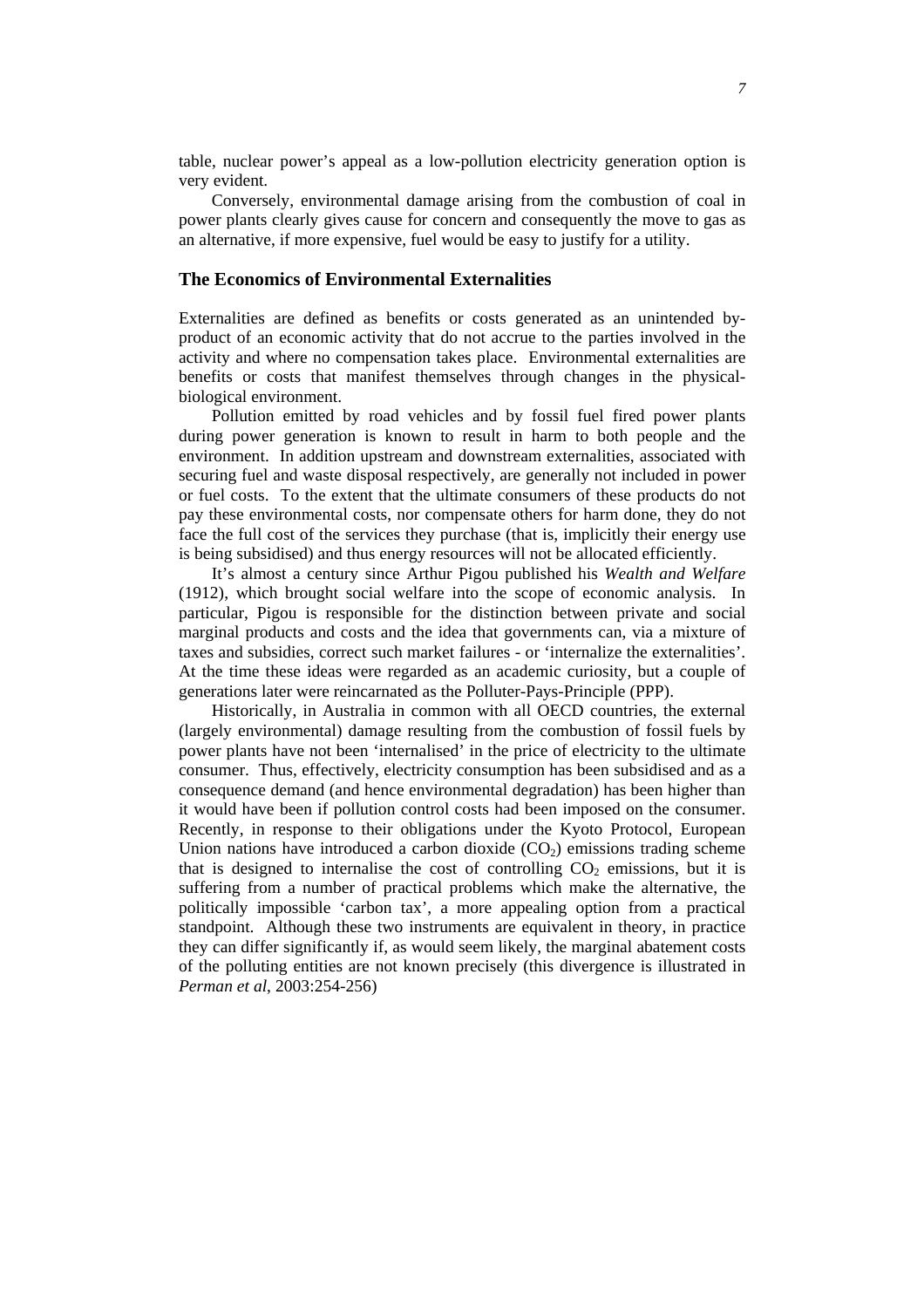## **The Cost of Nuclear Power**

Nuclear power plants have a 'front-loaded' cost structure; that is, they are relatively expensive to build but relatively inexpensive to operate. Although costs vary both between and within countries, about two-thirds of the costs of generating electricity from a nuclear power plant are accounted for by fixed costs, with the remainder being operating costs, could be taken as indicative figures. The main fixed costs are capital repayments and interest on loans, but the decommissioning cost is also included in this item. Fuel is a relatively minor component of operating costs, because uranium is in relatively abundant supply in terms of current requirements. Investment cost per kWe at the design stage for nuclear plant is about two and a half times that for coal and three times that for combined cycle gas turbine plants. However, the costs of large scale engineering projects are notoriously difficult to project, being very site specific, and construction cost blow outs are very common in practice. This problem would have a far greater cost impact on nuclear, given that much of the investment for the other two technologies is fabricated in factories and sold under turnkey arrangements.

Once a nuclear power plant has been built, its construction costs have effectively been 'sunk' and the plant's second-hand value is negligible. Thus it makes financial sense to operate the plant continuously based upon the fact that low fuel costs effectively yield a relatively low marginal cost for power production. Thus, currently, nuclear power is the cheapest form of electricity production in most OECD countries with existing plants and utilities are attempting to extend the life of current plants to capitalise on this advantage. However, they appear very reluctant to invest in new nuclear plant without substantial government cost and market guarantees and other subsidies.

For new nuclear power plants, their competitiveness depends on several factors. First, the cost of alternative technologies. Nuclear is likely to be particularly suitable for countries that are not well endowed with coal and/or oil reserves and must therefore import their fossil fuels. Second, it depends on the overall electricity demand in a country and its rate of growth. Third, it depends on the market structure and investment environment. In general, nuclear power's front loaded cost structure is less attractive to a private investor in a liberalised market that values short-term returns than to a government-owned utility that has a longer-term perspective. Private investments in liberalised markets will also depend on the extent to which energy-related environmental externalities (e.g. GHG emissions, emissions of local pollutants, etc.) and the value of energy security have been 'internalised'. In contrast, government investors can incorporate such externalities directly into their decisions, although this implicitly contravenes the PPP. Different countries have different approval processes, regulatory regimes and political systems, all of which impact on risk from an investors viewpoint. Construction delays, for example, can significantly increase interest payments during construction.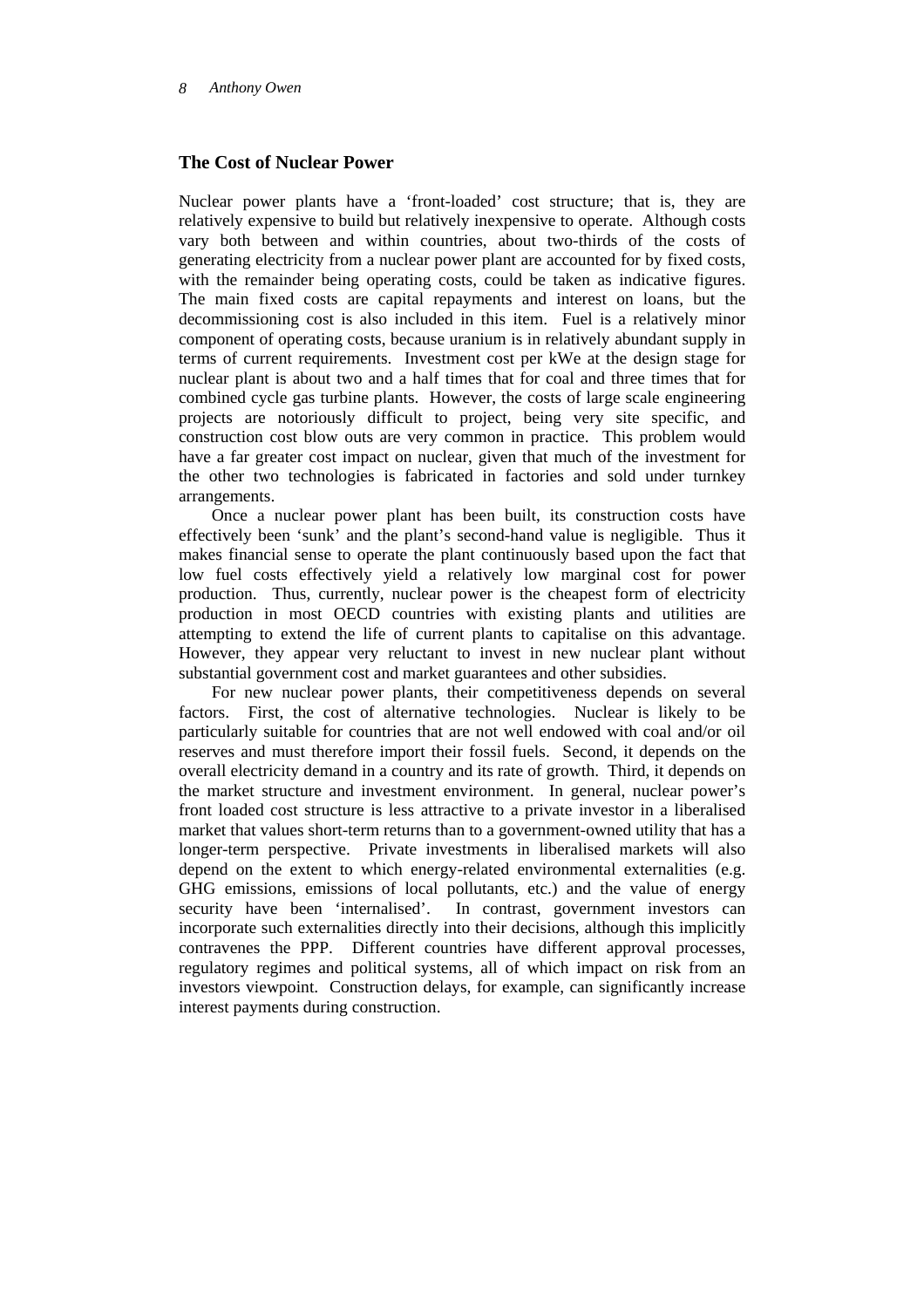Thomas (2006) reports that 'Forecasts of construction costs have been notoriously inaccurate, frequently being a serious underestimate of actual costs and – counter to experience with most technologies where so-called 'learning', scale economies, and technical progress have resulted in reductions in the real cost of successive generations of technology – real construction costs have not fallen and have tended to increase through time.' This lack of scale economies is not surprising given the lack of orders for new generation (often called 'Advanced') reactors. The so-called Generation III and Generation III+ designs are likely to be the preferred technology choice for OECD countries. They differ from previous designs in that they incorporate a greater level of passive, as opposed to engineered, safety. They also benefit from standardisation and simplification of design, factors that should offer economies of scale in production, licensing, and operation.

Joskow (2006) has compared the pre-construction overnight cost (that is, the amount that would be paid out, net of interest charges, if all capital expenses occurred simultaneously) estimates for 75 nuclear power plants built in the US with their actual cost, adjusted to remove the impacts of inflation (Table 2). He notes that nobody has ever underestimated the construction cost of a nuclear power plant at the pre-construction stage!

| <b>Construction</b><br>started | <b>Estimated overnight</b><br>Cost | <b>Actual overnight</b><br>cost | <b>Actual/Estimated</b> |
|--------------------------------|------------------------------------|---------------------------------|-------------------------|
| 1966-67                        | \$560/kWe                          | \$1170/kWe                      | 209%                    |
| 1968-69                        | \$679/kWe                          | \$2000/kWe                      | 294%                    |
| 1970-71                        | \$760/kWe                          | \$2650/kWe                      | 348%                    |
| 1972-73                        | \$1117/kWe                         | \$3555/kWe                      | 318%                    |
| 1974-75                        | \$1156/kWe                         | \$4410/kWe                      | 381%                    |
| 1976-77                        | \$1493/kWe                         | \$4008/kWe                      | 269%                    |

**Table 2: Historical US Construction Cost Experience 75 pre-Three Mile Island plants operating in 1986: \$2002/kWe** 

Based upon this experience, it is not surprising that Thomas Capps, at the time CEO of Dominion Resources Inc. that currently operates four nuclear plants, in response to new US government incentives<sup>[1](#page-8-0)</sup> (that is, subsidies) to promote a new generation of nuclear power plants, stated:

President Bush may be cheerleading for nuclear power, but the electric industry is not ready to order new reactors. We aren't going to build a nuclear plant anytime soon. Standard & Poor's and Moody's would have

l

<span id="page-8-0"></span><sup>&</sup>lt;sup>1</sup> The Nuclear Power 2010 program, launched in 2002, is a concerted effort by the Bush Administration to encourage a revival of ordering of nuclear plant based upon the next generation (known as Generation III+) of plant designs. Essentially it supports cooperative projects between the US Department of Energy and the power industry.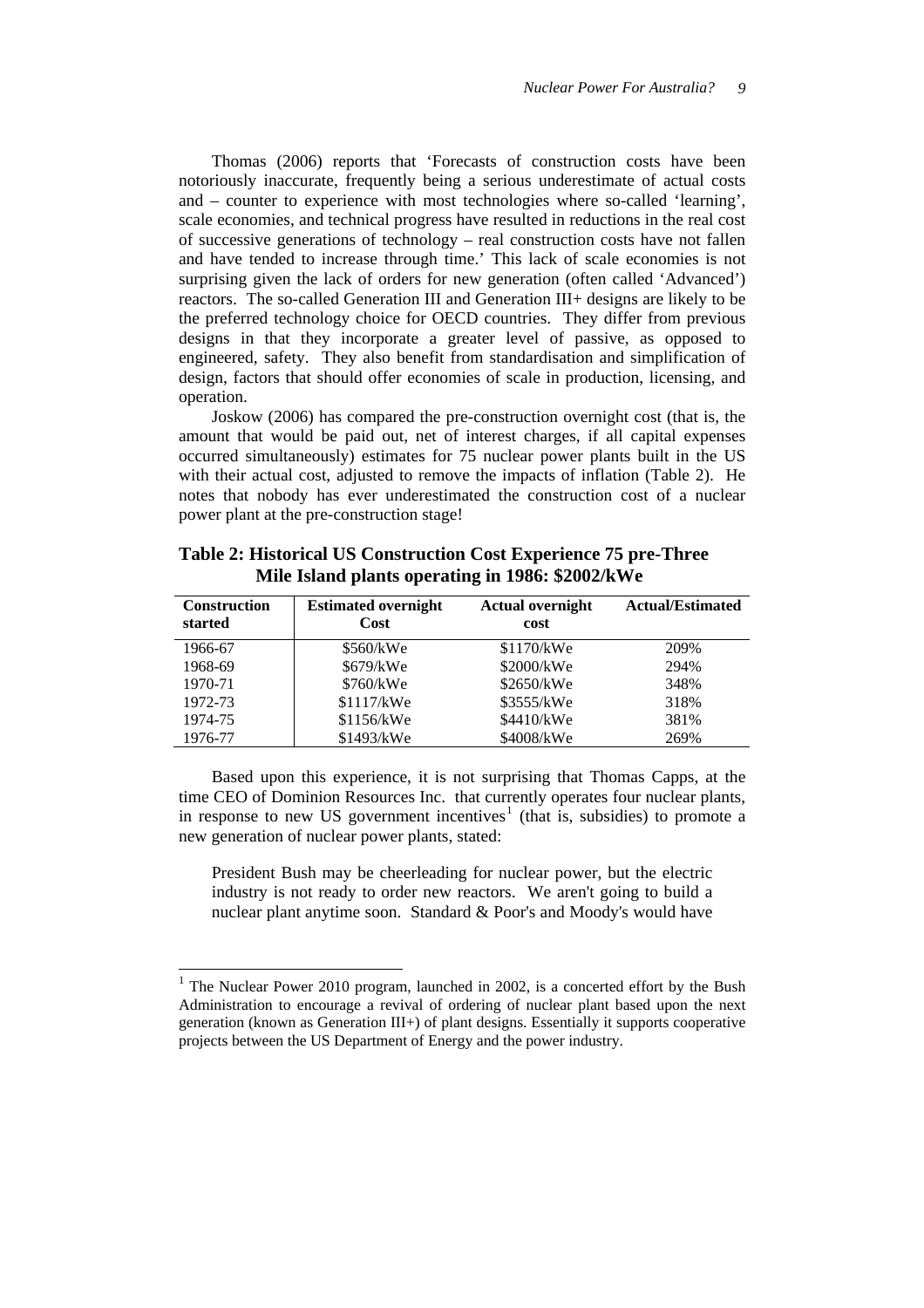a heart attack. And my chief financial officer would, too. (*New York Times*, May 2, 2005)

Capps argued that the proposed incentives did not go far enough.

A new 1400-megawatt nuclear power plant is going to cost about \$2.6 billion ... It is going to take  $6^{1}/2$  years to build. While you are building, you have to issue equity. You have to issue bonds; you have to service the bonds with interest. You don't have any money coming in. You have an average of \$1.3 billion out for  $6^{1/2}$  years that is not earning anything. … We are not going to build one under those financial conditions. (*Washington Post*, July 24, 2005)

Capps' main concern was that anti-nuclear protestors would obstruct the operating approval process of new plants through court challenges and that such delays would cause unacceptable financial risks.

The cost of capital (that is, the interest rate) is, together with construction costs, a major determinant of the cost of power from a nuclear plant. Most nuclear plants currently operating in OECD countries were built in an era when the power generation sector was a regulated monopoly. Thus the cost of capital was low, as it was backed by government guarantee. In addition, any increase could be clawed back from consumers in the form of higher prices arising from the full cost recovery nature of the sector pricing regime. Thus investment risk, which effectively was vested in the consumer/tax payer, was minimal and hence the cost of capital reflected this.

However, OECD electricity markets (including that of Australia) have undergone reconstruction, to various degrees, to a model that is driven by competitive forces, and thus the investment risk now falls on the generator rather than consumer. In such circumstances the real cost of capital could be expected to be considerably higher than under the former regime. Of course, this risk could be reduced by government guarantees but this amounts to a subsidy and is therefore in conflict with the competitive market model.

Financial estimates of the cost of electricity generation from new nuclear power plants are subject to large variations, both between and within countries (as can be seen by the construction cost data given in Table 3). Thomas lists a number of reasons for the divergence:

- It is always assumed that new plants would be much cheaper and more reliable than existing plants.
- Those with a vested interest in nuclear power would tend to produce the more optimistic costs and performance forecasts.
- Few orders have been placed in the past two decades on which to base forecasts.
- Very little real data on construction and operating costs are made public.
- All designs currently being considered in the USA and the EU are unproven.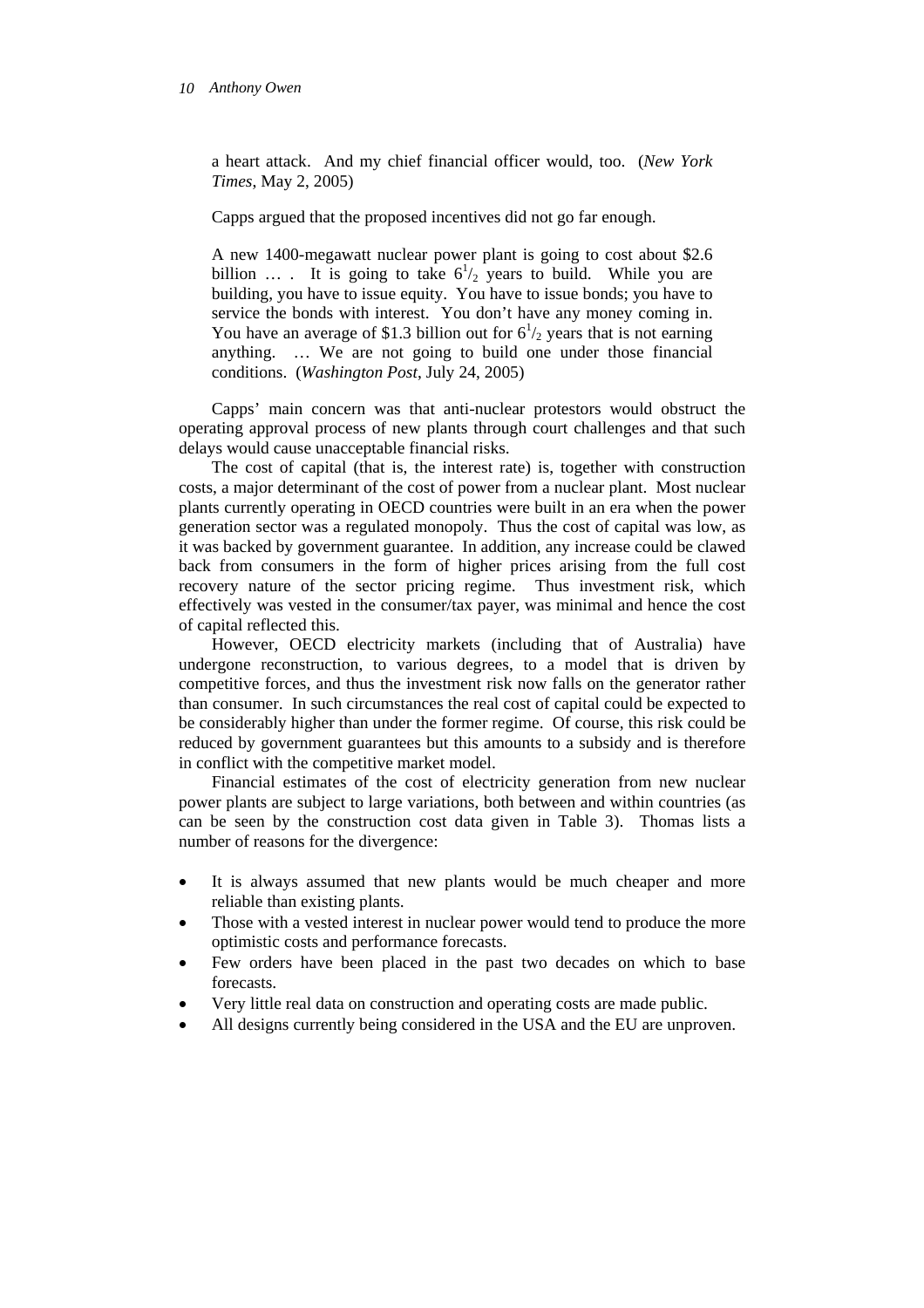• Different assumptions regarding the cost of capital (which are very evident from Table 3). Real rates of 10 percent, or above, severely compromise the viability of nuclear power yet rates lower than this are difficult to justify for private investors.

| Forecast                   | <b>Construction</b><br>Cost<br>$(\mathbf{K}$ W) | Cost of<br>capital<br>$%$ real) | Load<br>Factor<br>(%) | <b>Operating</b><br>Life<br>(vears) | <b>Generating</b><br>Cost<br>$(\mathbf{\Theta} / \mathbf{k} \mathbf{W} \mathbf{h})$ | <b>Generating</b><br>Cost<br>$(A \notin /kWh)$ |
|----------------------------|-------------------------------------------------|---------------------------------|-----------------------|-------------------------------------|-------------------------------------------------------------------------------------|------------------------------------------------|
| Canadian                   | 1557                                            | 10                              | 90                    | 30                                  | 4.82                                                                                | 8.03                                           |
| Nuclear Ass                |                                                 |                                 |                       |                                     |                                                                                     |                                                |
| Chicago                    | 810                                             |                                 |                       |                                     | 4.23                                                                                | 7.05                                           |
| University                 | 1216                                            | 12.5                            | 85                    | 40                                  | 4.96                                                                                | 8.27                                           |
|                            | 1460                                            |                                 |                       |                                     | 5.69                                                                                | 9.48                                           |
| <b>IEA/NEA</b>             | 1606-3650                                       | 5                               | 85                    | 40                                  | 1.75-3.94                                                                           | 2.92-6.57                                      |
|                            |                                                 | 10                              |                       |                                     | $2.6 - 5.5$                                                                         | 4.33-9.17                                      |
| Lappeenranta               | 1748                                            | 5                               | 91                    | 40                                  | 2.23                                                                                | 3.72                                           |
| University<br><b>OXERA</b> | 2372                                            |                                 | 95                    | 40                                  |                                                                                     |                                                |
|                            | (first unit)                                    |                                 |                       |                                     |                                                                                     |                                                |
|                            | 1679                                            |                                 |                       |                                     |                                                                                     |                                                |
|                            | (later unit)                                    |                                 |                       |                                     |                                                                                     |                                                |
| <b>MIT</b>                 | 1622                                            | 11.5                            | 85                    | 40                                  | 5.4                                                                                 | 9.00                                           |
|                            |                                                 |                                 | 75                    | 25                                  | 6.4                                                                                 | 10.67                                          |
| Performance                |                                                 | 8                               | > 80                  | 30                                  | 3.37                                                                                | 5.62                                           |
| & Innovation               | < 1226                                          | 8                               |                       | 15                                  | 4.13                                                                                | 6.88                                           |
| Unit                       |                                                 | 15                              |                       | 15                                  | 5.53                                                                                | 9.22                                           |
| <b>RAE</b>                 | 1679                                            | 7.5                             | 90                    | 40                                  | 3.36                                                                                | 5.60                                           |
| <b>UBS</b>                 | 2044                                            | $\overline{\phantom{a}}$        | 91                    | 45                                  | 3.06                                                                                | 5.10                                           |
| <b>EPR</b>                 | 2031                                            | 8                               | 90.3                  | 60                                  | 3.00                                                                                | 5.00                                           |
| Sizewell B                 | 5110                                            |                                 | 84                    | 40                                  |                                                                                     |                                                |
| Gittus                     | 1708                                            | 5                               | 90                    | 40                                  | 2.18                                                                                | 3.63                                           |

**Table 3: Forecasts of Generating Costs for New Nuclear Plant** 

Source: Adapted from Thomas (2005)

### *Energy Subsidies*

Support that lowers the cost of power generation can take many forms, including support to the use of inputs (e.g. water, fuels, etc.), public financing at interest rates below the market value, tax relief on corporate income, lump sum support to fixed capital investment in research and development, etc. Examples include the exemption of government-owned electricity generators from corporate income tax payments (increasing the relative after tax rate of return compared with electricity generation by private enterprises) or the provision of loans at interest rates below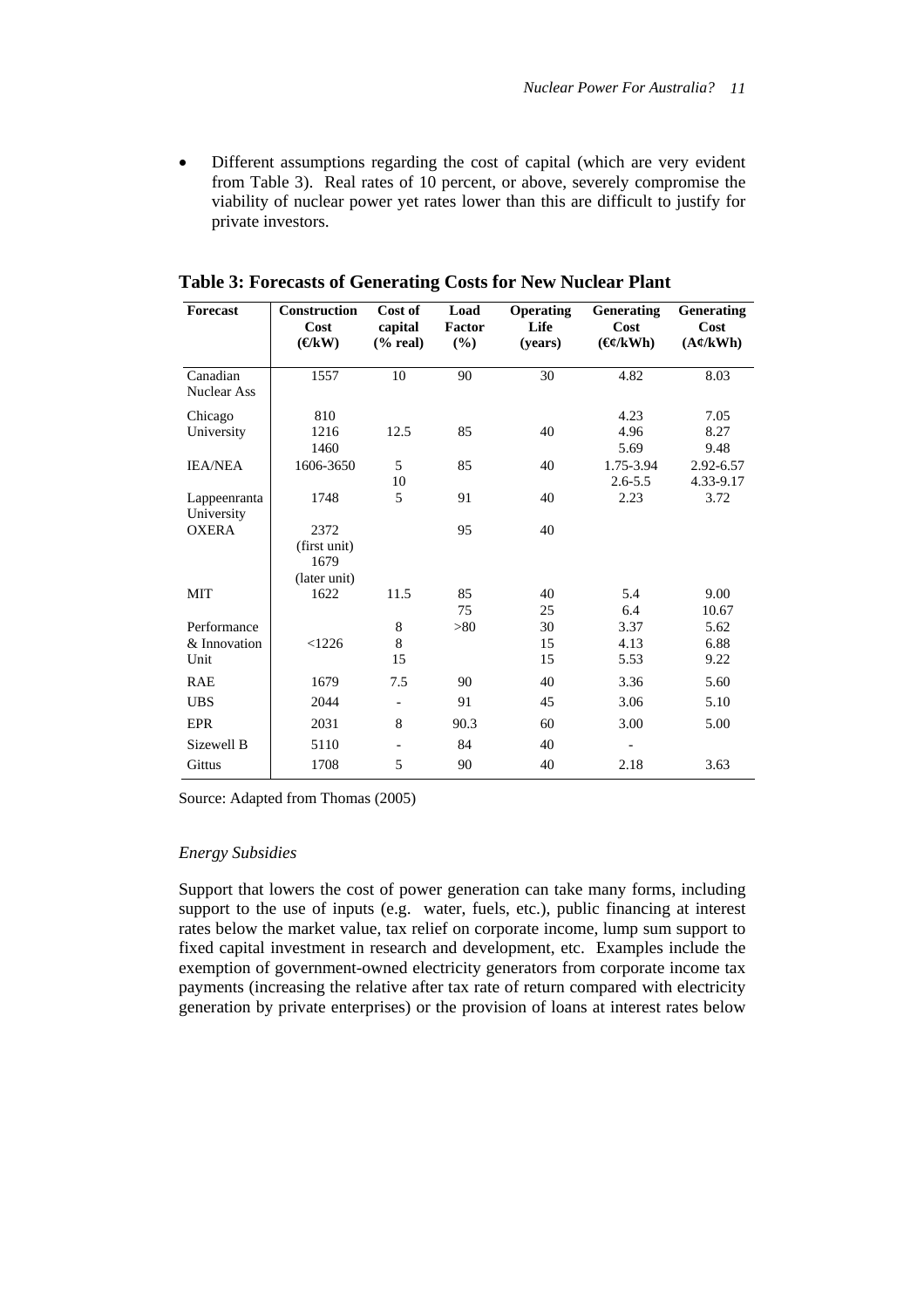market rates, or over repayment periods in excess of market terms (which favour capital intensive energy forms).

Energy subsidies are particularly prevalent in developing countries, where energy prices typically contain a 'social' subsidy to enable the poor to receive basic lighting services. Perhaps the most extreme case of energy subsidies in the developed world involves the nuclear power industry, where various OECD governments subsidise the industry's fuel supply services, waste disposal, fuel processing, and research and development. In addition, they also limit the liability of plants in case of accident, and help them clean up afterwards.

### *Civil Liability and Insurance*

Civil liability for nuclear damage is limited by both national legislation and international conventions. In the case of the latter, a 1997 amendment to the IAEA Vienna Convention limits operator liability to 300 million SDRs (about €360 million). It entered into force in 2003, but with few members. In 2004 contracting parties to the OECD Paris and Brussels Conventions set liability levels at €1500 million, but these have yet to be ratified. Thereafter, there appears to be a tacit acceptance that the relevant state will make funds available to cover any excess.

In the USA the Price-Anderson Act, the world's first comprehensive nuclear liability law, has since 1957 limited the liability of US nuclear electrical generating facilities in the event of an accident. Under the terms of its 20 year renewal in 2005, individual operators are responsible for two layers of insurance cover. Private cover of \$300 million per nuclear site from private insurers, combined with a joint fund of \$96 million per reactor (adjusted for inflation) paid retrospectively in instalments (if required). The total provision amounts to \$10 billion. Above this figure, the US Congress acts as insurer of last resort.

Whether these liability limits constitute a subsidy designed to encourage the installation of nuclear power facilities or simply government responsibility for providing last resort assistance for victims of major disasters, natural or otherwise, is a contentious issue. Without them it is unlikely that the US or EU nuclear power industries could purchase full indemnity in the commercial insurance marketplace.

## *Internalising Environmental Externalities*

Table 1 illustrated the environmental benefits offered by nuclear power, as opposed to its fossil fuel (and particularly coal) counterparts. However, these were damage costs, whereas the appropriate pricing of carbon would be based upon control costs. Damage costs are a measure of society's loss of wellbeing resulting from the damage arising from a specific adverse environmental impact, and are appropriately included in cost-benefit analyses. Control costs are what it costs society to achieve a given standard that restricts the extent of the impact to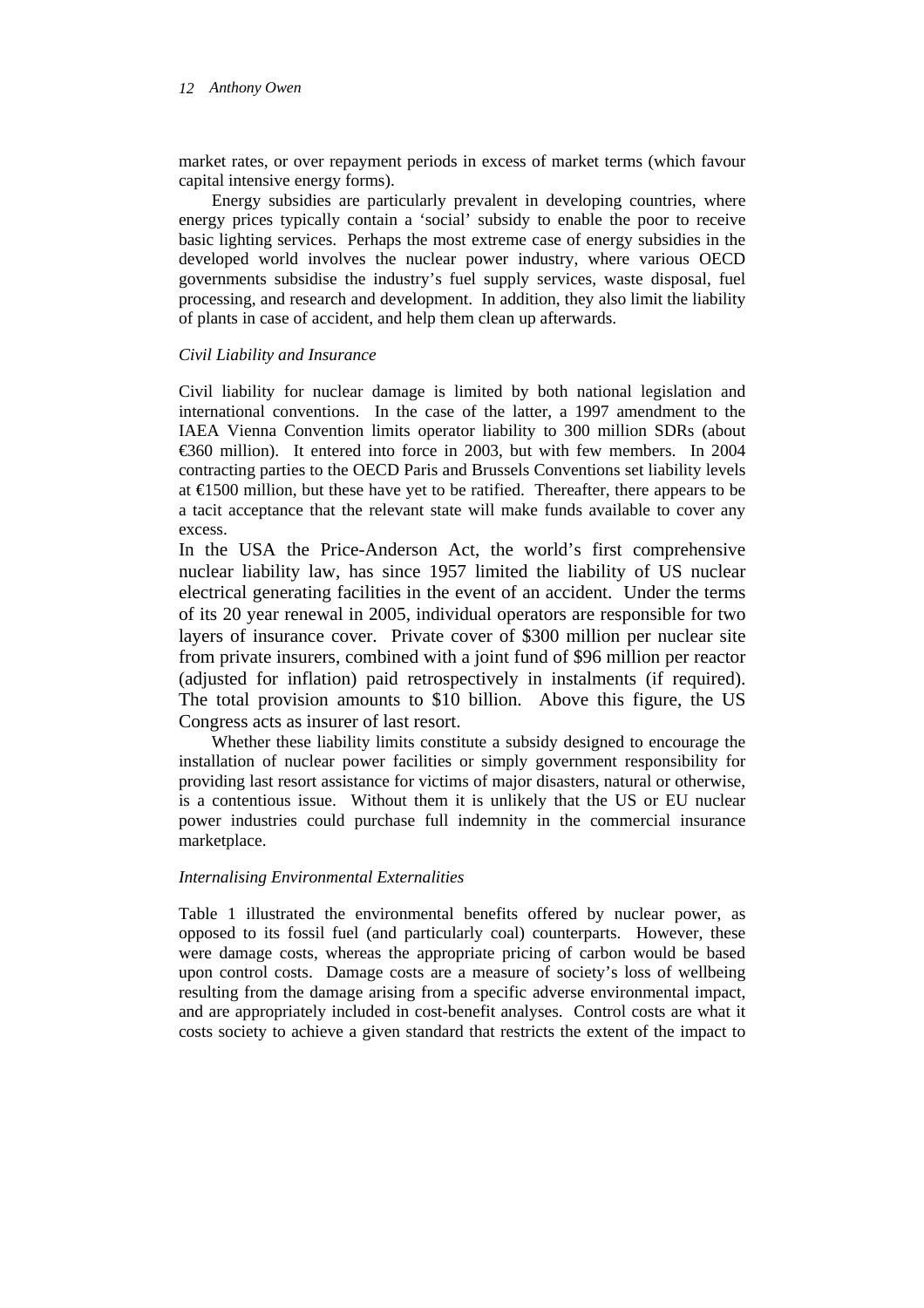an acceptable level and this is what is required for meeting Kyoto Protocol-style obligations. Essentially, unit control costs can be calculated simply by dividing the cost of mandated controls by the emissions reduction achieved by the controls. The implicit assumption in control costing is that society controls pollution until the benefit of additional controls would be outweighed by the cost of their imposition.

Where environmental externalities are 'internalised' (even, if only partially) then they can legitimately be included in the financial analysis as they represent a true cost to the investor. The European Emissions Trading Scheme (ETS) was established in 2005 to reduce EU  $CO<sub>2</sub>$  emissions in accordance with its obligations under the Kyoto Protocol. In theory, setting a pollution emissions 'cap', allocating permits to pollute to this cap, and facilitating permit trading amongst polluters should ensure a least-cost reduction of total pollutants to (at most) the level of the cap. To the extent that electricity generators using fossil fuel plants and other significant emitters of  $CO<sub>2</sub>$  exceed their quota, they will be obliged to purchase permits and pass the cost on to their customers. Thus a 'price' for carbon is established (that is, the environmental externality is, at least partially, internalised) and the cost of electricity from fossil fuel plants would rise correspondingly. At least that's the theory.

In practice, the scheme's first year of operations has been dysfunctional. Lax allocation of allowances by most member states resulted in the distribution of permits to the value of 1829 million tonnes  $CO<sub>2</sub>$  in 2005. Actual emissions were only 1785 million tonnes. So, in aggregate, the market was experiencing oversupply of permits and the scheme was simply not reducing emissions of  $CO<sub>2</sub>$ . In fact, only four of the 25 member states had targets which were lower than their actual emissions! The exceptions at the sector level were power stations which were set, in general, very tight targets. Thus the scheme has really only acted as a tax on power stations with a resulting increase in electricity prices (which could probably have been accomplished far more efficiently with a simple energy tax).

In late August 2006, permits were trading for around  $\epsilon$ 16-17/tonne CO<sub>2</sub>  $(A$27-29/tCO<sub>2</sub>)$ , equivalent to about 1.5 euro cents/kWh for coal-fired generation, having declined significantly when the market was informed of the over-allocation noted above. At this price level, the disincentive for using coal is very low. But it is an actual cost that must be paid by generators and thus indirectly financially encourages non-fossil sources of electricity supply.

More generally, the cost of controlling global  $CO<sub>2</sub>$  emissions to a universally agreed specified level should be the actual control cost imposed on emitters, not that of a highly contrived and limited market such as the EU ETS. It is difficult to give even a ballpark figure as to what this cost could be, since estimates of the marginal cost of GHG emissions damage cover a vast range. Toll (2005) has concluded that, based upon a survey of 103 estimates, 'one can therefore safely say that, for all practical purposes, climate change impacts may be very uncertain but is unlikely that the marginal damage costs of carbon dioxide emissions exceed \$50/tC (or approximately  $A$68/tC$  or  $A$18.50/tCO<sub>2</sub>$ ) and are likely to be substantially smaller than that'. Since, logically, control costs must be less than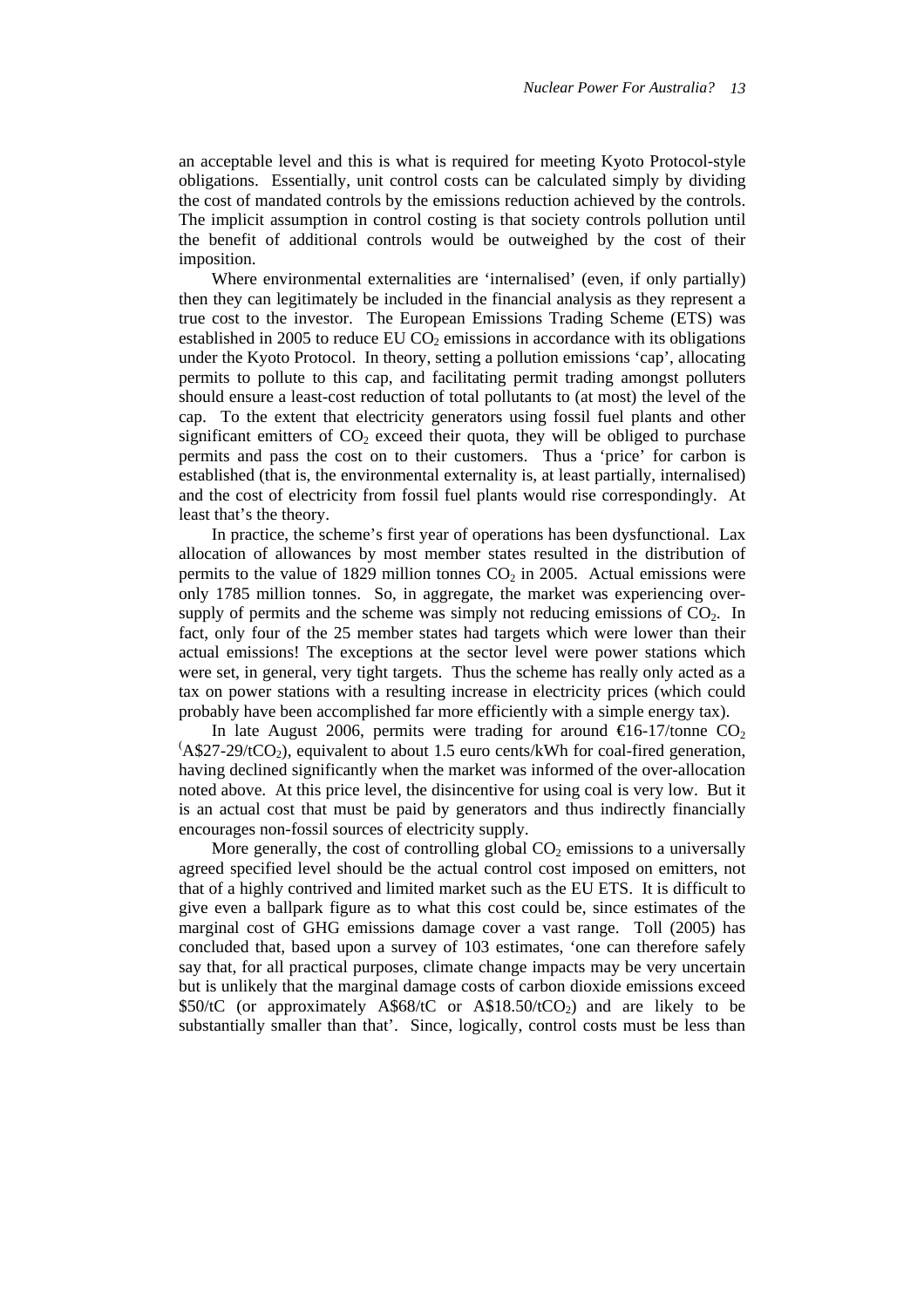damage costs this would represent an upper bound. However, the cost would be far too uncertain to have confidence that a (politically unpopular) carbon tax, imposed universally, would achieve the desired objective of reducing  $CO<sub>2</sub>$ emissions from the power sector to an acceptable level.

## **The Debate in Australia**

In Australia, the Australian Nuclear Science and Technology Organisation (ANSTO) fuelled the debate by commissioning a study entitled *Introducing Nuclear Power to Australia: an Economic Comparison* from John Gittus, a UK-based consultant.<sup>[2](#page-13-0)</sup> The report concluded that, with appropriate subsidies, a 'new' generation of nuclear power plants could produce electricity in Australia at a cost that was competitive with coal. Gittus then built in to his analysis the cost of damage arising from emissions of  $CO<sub>2</sub>$  and local pollutants from fossil fuel plants, thus giving nuclear power a pronounced 'economic' advantage. Economists would, of course, recognise this transition from a financial analysis to a cost benefit analysis, but would question its partial nature. What Gittus has produced is a 'mongrel' analysis. A correct formulation of an economic analysis would also net out of the calculations all subsidies and taxes, and shadow price other factors of production where appropriate. This would give a very different picture of the true resource use associated with a nuclear plant (i.e. a proper cost benefit analysis). As noted earlier, however, it is the cost of controlling  $CO<sub>2</sub>$  emissions that is the relevant add-on environmental cost for power stations operating in the private sector, and at present this cost is negligible in Australia.

Without imposing a cost on carbon, the Australian government is effectively subsidising domestic carbon emitting industries. To 'correct' this imbalance its answer appears to be the provision of subsidies for 'negligible' carbon emitting technologies (such as nuclear and renewables). However, as has already been noted, subsidies not only result in higher demand and consequently greater pollution than in a non-subsidised regime, they also result in a net loss of welfare to society.

There is currently a proposal before the state governments to introduce a capand-trade carbon permit trading mechanism for power utilities in Australia, under the auspices of the National Emissions Trading Taskforce. If properly designed and with an effective 'cap', this should impose control costs on power stations that will ultimately be passed on to the consumer of electricity in the form of higher prices. Incentives to modify carbon emitting activities then arise for both producers and consumers of electricity. Since the permits will have value, producers will have an incentive to adopt low carbon energy technologies (such as nuclear or renewables), carbon sequestration, or improve the efficiency of their current carbon technologies in order to sell surplus permits, or at least minimise

<span id="page-13-0"></span><sup>&</sup>lt;sup>2</sup> It is not the purpose of this paper to give a critique of the Gittus study, which contains a number of unrealistic assumptions. However, the error noted here is particularly significant in the context of carbon costing.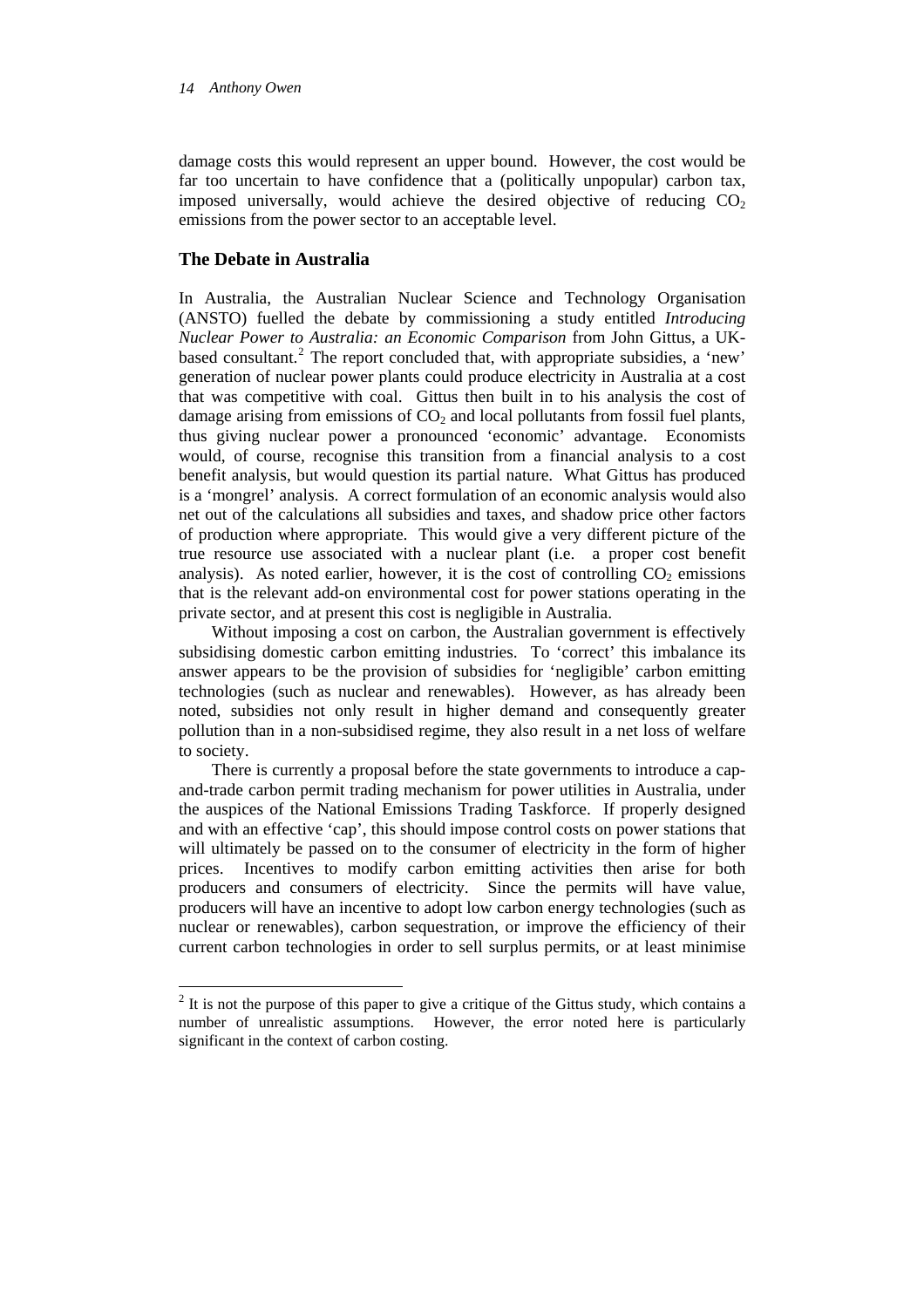their permit purchase requirements. Consumers will be forced by higher prices to reduce their energy demand and/or adopt more efficient appliances and energy use practices. It should be remembered, however, that the Commonwealth government is not a party to this initiative, so the integrity of the scheme may be compromised by its inability to operate outside of conforming (currently Laborcontrolled) states.

Thus, ironically, the very mechanism that has encouraged excessive environmental damage in much of the world, and hence contributed significantly to its accompanying high social costs — *the market place* — can be an important avenue by which environmental objectives and targets could be met. However, to do so effectively, both the implicit and explicit subsidies that have contributed to so much of the problem in the first place need to be removed.

## **Conclusion**

Despite a recent revival of interest in nuclear power, the prospects for private investment in nuclear plant in a liberalised electricity market is unlikely without significant government support. High capital cost, uncertain construction costs, potential delays in construction and licensing, the absence of policies to place a price on  $CO<sub>2</sub>$  emissions from fossil fuel power plants, and lack of experience and economies of scale in nuclear plant operations are features that would make nuclear power technology particularly unattractive to private investors in Australia. Added to these are public concerns over nuclear safety which could make site selection particularly difficult and expensive if public opposition involves significant delays in the construction and licensing of nuclear power stations.

The over-riding issue, however, is the inability of governments to adopt the PPP in the context of power generation. The advocates of nuclear power have a justifiable argument that its low level of GHG emissions should be attributed a value when considering technologies for new electricity generating capacity, if the costs of meeting  $CO<sub>2</sub>$  reduction targets are not imposed on the polluters. But politically it appears less problematic to subsidise the non-polluter than tax the polluter.

## **References**

European Commission (2003), 'External Costs: Research Results on Socio-Environmental Damages Due to Electricity and Transport', EUR 20198, Office for Official Publications of the European Communities, Luxembourg.

Joskow, P. (2006), 'Prospects for Nuclear Power: A US Perspective', Presentation to the University of Paris (Dauphine), 19May, Available at: [http://www.dauphine.fr/cgemp/](http://www.dauphine.fr/cgemp/Manifestations/joskow conference/geopolitics joskow 24 mars.pdf#search=%22joskow%20nuclear%20dauphine%22) [Manifestations/joskow%20conference/geopolitics%20joskow%2024%20mars.pdf#search](http://www.dauphine.fr/cgemp/Manifestations/joskow conference/geopolitics joskow 24 mars.pdf#search=%22joskow%20nuclear%20dauphine%22) [=%22joskow%20nuclear%20dauphine%22](http://www.dauphine.fr/cgemp/Manifestations/joskow conference/geopolitics joskow 24 mars.pdf#search=%22joskow%20nuclear%20dauphine%22)

Perman, R., Y. Ma, J. McGilvray and M. Common (2003), *Natural Resource and Environmental Economics*, 3rd edition, Pearson Education, London.